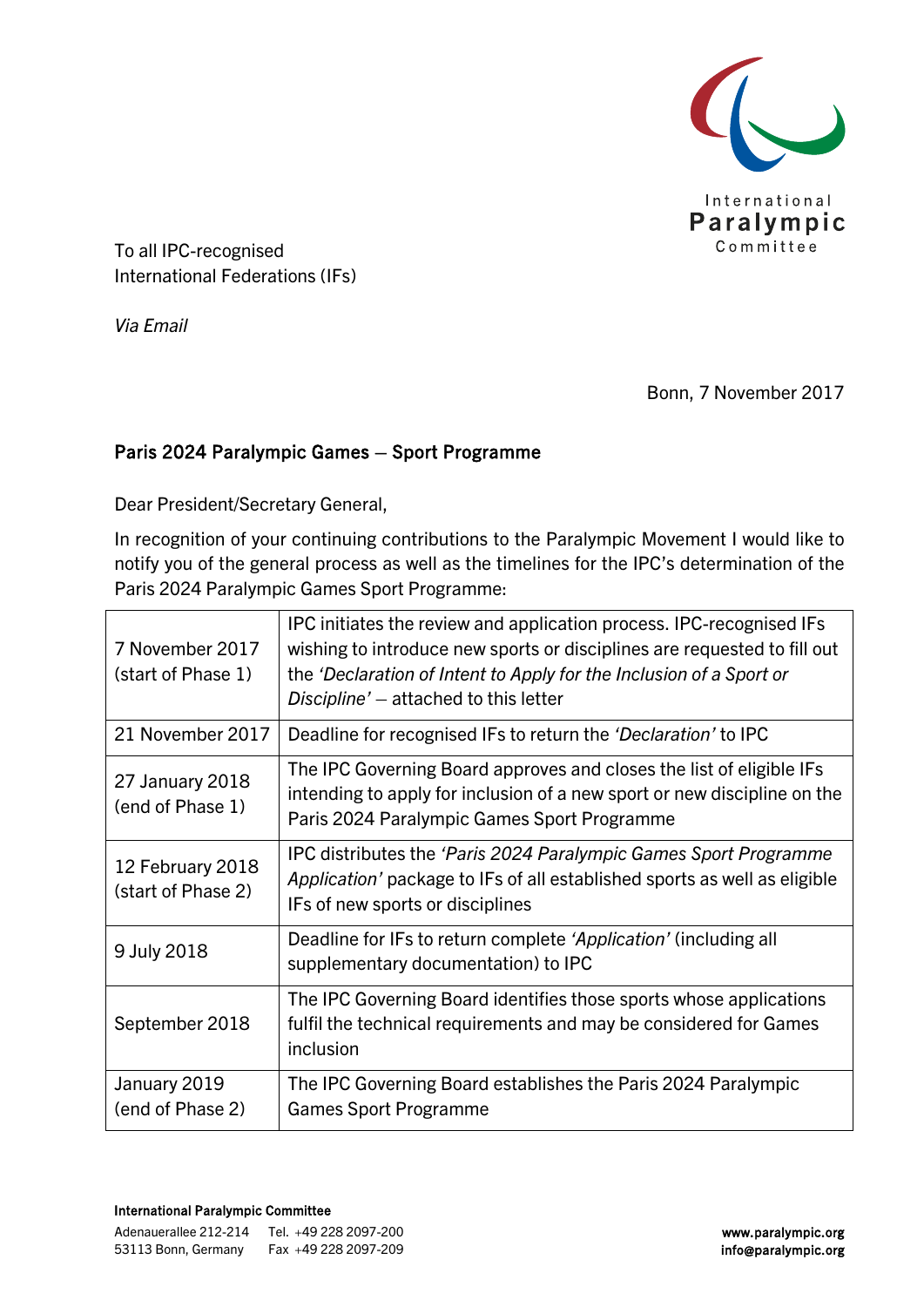

Before your Federation decides to express interest in joining the 2024 Paralympic Games Sport Programme, I would like to outline the requirements each IF will have to meet as part of the application process. These requirements are the same for new sports and disciplines as well as for those already established on the 2020 Paralympic Games Sport Programme.

In accordance with the IPC Handbook the IPC Governing Board has instructed the management team to establish a set of eligibility conditions for which applicants must provide written documentation in order to be considered for inclusion in the Paralympic Games. Below is an overview of these conditions and the documentation that will be requested during Phase 2 in order for your sport to be considered:

| <b>CONDITION</b>                     | <b>REQUIRED DOCUMENTATION</b>                                                                                                                                                                   |
|--------------------------------------|-------------------------------------------------------------------------------------------------------------------------------------------------------------------------------------------------|
| Anti-Doping: WADC compliance         | Copy of the IF Corrective Action Report (CAR) in<br>response to the WADA assessment of the Code<br><b>Compliance Questionnaire review process</b>                                               |
|                                      | Statistics on annual testing programme 2016 and 2017<br>(Para athletes only)                                                                                                                    |
| Anti-Doping: Testing                 | Annual budgets (2016 and 2017) spent on testing, not<br>including contributions from local organising<br>committees (Para athletes only)                                                        |
| Anti-Doping: Registered Testing Pool | Website link to the IF Registered Testing Pool (Para<br>athletes only)                                                                                                                          |
| Classification                       | No documentation required. The IPC Athlete<br><b>Classification Code IF Compliance Strategy Review</b><br>documentation will be used for assessment.                                            |
| <b>Medical: Committee</b>            | Membership list of IF Medical Committee                                                                                                                                                         |
| Medical: Athlete health              | Policies and procedures to safeguard athlete health and<br>well-being, including (but not limited to) regulations for<br>transgender athletes; non-accidental violence,<br>harassment and abuse |
|                                      | Medical services requirements for event organisers<br>(Para sport events)                                                                                                                       |
| Sport: Worldwide reach               | Register of all national member federations with an<br>active Para sport programme                                                                                                              |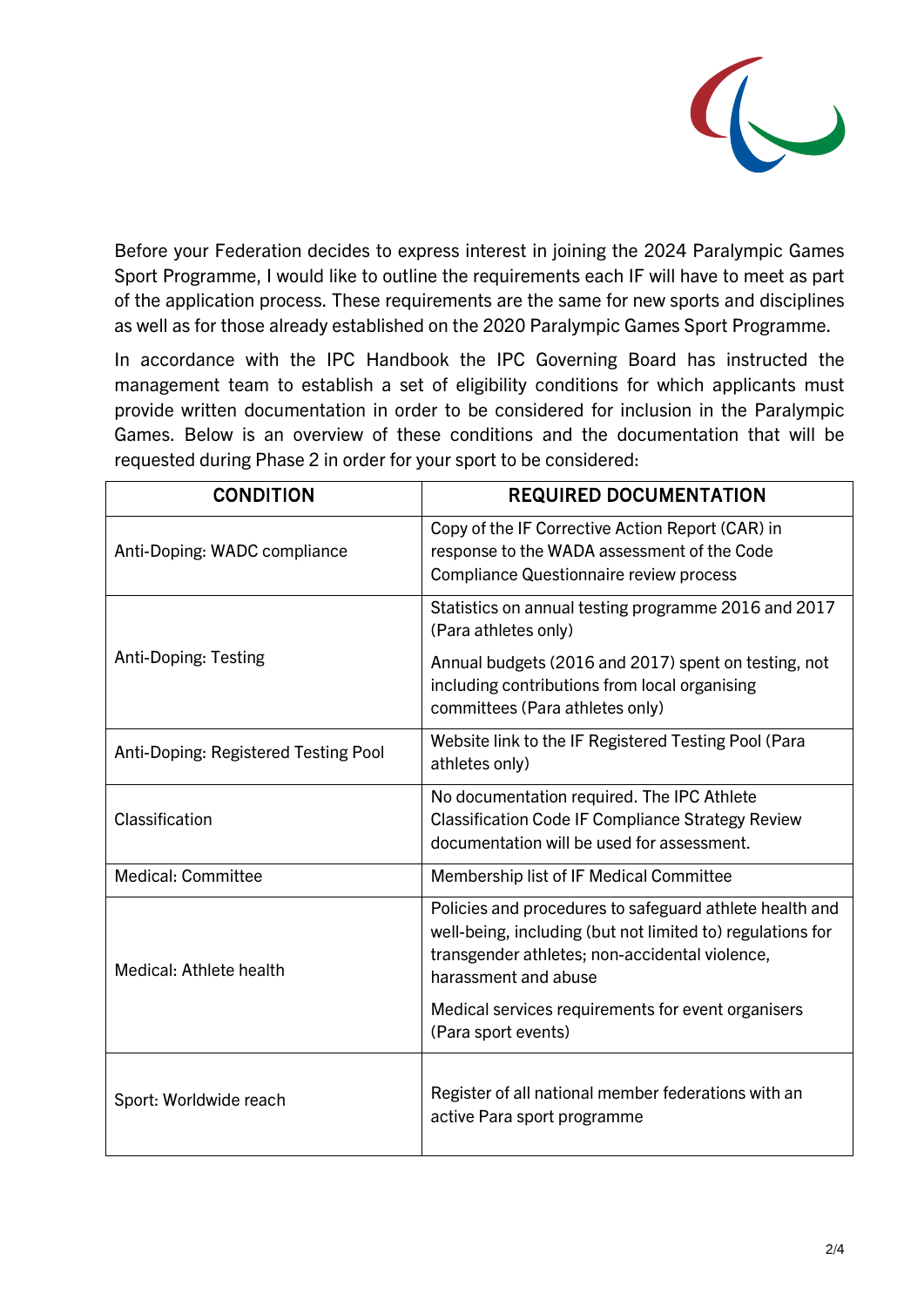

|                                                     | Entry or results lists documenting the number of<br>national member federations considered as widely and<br>regularly practicing the sport/discipline by either:                                                                        |
|-----------------------------------------------------|-----------------------------------------------------------------------------------------------------------------------------------------------------------------------------------------------------------------------------------------|
| Sport: Widespread and regular practice              | holding recognised/sanctioned National<br>Championships on a regular basis within the past four<br>$(4)$ years;                                                                                                                         |
|                                                     | or:                                                                                                                                                                                                                                     |
|                                                     | competing on a regular basis with a national<br>delegation in internationally recognised/sanctioned<br>competitions within the past four (4) years.                                                                                     |
| Sport: Quadrennial competition<br>programme         | Detailed list of all recognised competitions over the past<br>eight (8) years including: National Championships,<br>international competitions (e.g. World Cups,<br>Invitationals etc.), Regional Championships, World<br>Championships |
| <b>Sport: Competition Proposal</b>                  | Outline of proposed competition at the Paris 2024<br>Paralympic Games (including number of athletes, medal<br>events and competition format)                                                                                            |
| Governance: Established and<br>democratic structure | Description of IF governance structure and policies                                                                                                                                                                                     |
| Governance: Finance                                 | Reports/statements demonstrating the IF's financial<br>stability over the past four (4) years                                                                                                                                           |

The above conditions are central to the process of admitting a sport to the Paralympic Games. The IPC management team will carefully review each IF's documentation prior to briefing the Governing Board on all applicant sports. While application packages will not be distributed until February 2018, I want to encourage you to already start producing and collecting the materials listed above. This will greatly reduce the demands on your staff during the second application phase next year.

In addition the IPC is mindful of Olympic Agenda 2020, in particular Recommendation 12 with its mandate to closely monitor and possibly reduce the costs of staging the Games. Applicant new sports and disciplines will thus be asked to provide a cost assessment including services required from the Organising Committee, venues and other operational implications associated with their potential inclusion in the Games.